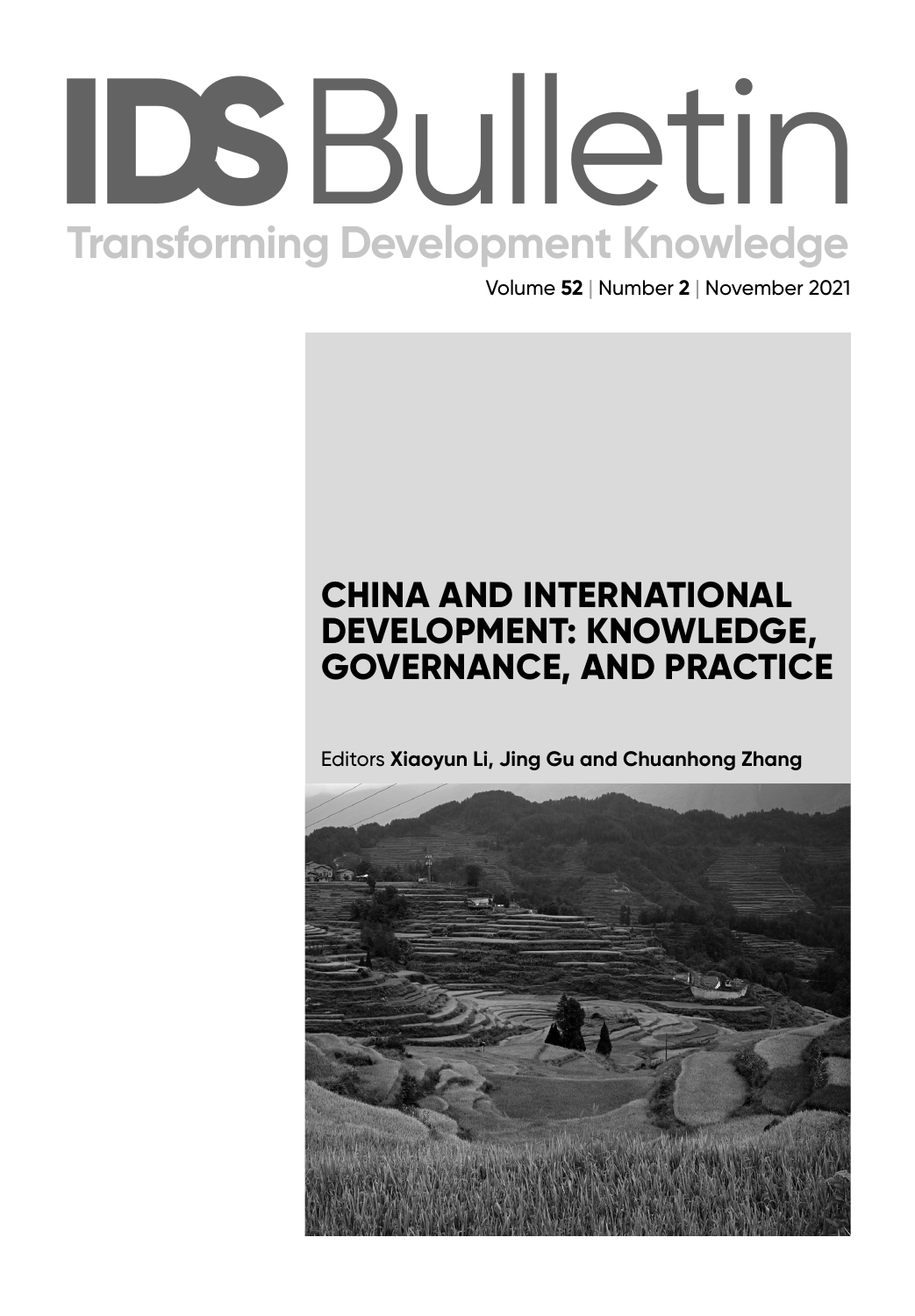| <b>Notes on Contributors</b>                                                                                                                                    | iii          |
|-----------------------------------------------------------------------------------------------------------------------------------------------------------------|--------------|
| Whose Knowledge? Whose Influence? Changing Dynamics of China's<br><b>Development Cooperation Policy and Practice</b><br>Jing Gu, Xiaoyun Li and Chuanhong Zhang | $\mathbf{1}$ |
| Mutual Learning in Development Cooperation: China and the West<br>Jiantuo Yu and Evan Due                                                                       | 19           |
| <b>The New Asian Development Finance</b><br>Karin Costa Vazquez and Yu Zheng                                                                                    | 37           |
| <b>Exploring China's Impacts on Development Thinking and Policies</b><br>Jiajun Xu and Richard Carey                                                            | 53           |
| China's NGO Partnerships in a New Era of Development Cooperation<br>Anthea Mulakala, Robin Bush and Hongbo Ji                                                   | 69           |
| Ownership and Effectiveness of China's Aid Projects in Africa<br>Chuanhong Zhang, Xiaoyun Li and Dawit Alemu                                                    | 85           |
| Selective Learning: China, the CGIAR, and Global Agricultural Science in Flux<br>Xiuli Xu, Lídia Cabral and Yingdan Cao                                         | 103          |
| <b>Chinese Foundations and the Challenge of 'Going International'</b><br>Lindan Tan and Huib Huyse                                                              | 121          |
| <b>Triangular Cooperation: Different Approaches, Same Modality</b><br>Sebastian Prantz and Xiaomin Zhang                                                        | 139          |
| Glossary                                                                                                                                                        | 157          |
|                                                                                                                                                                 |              |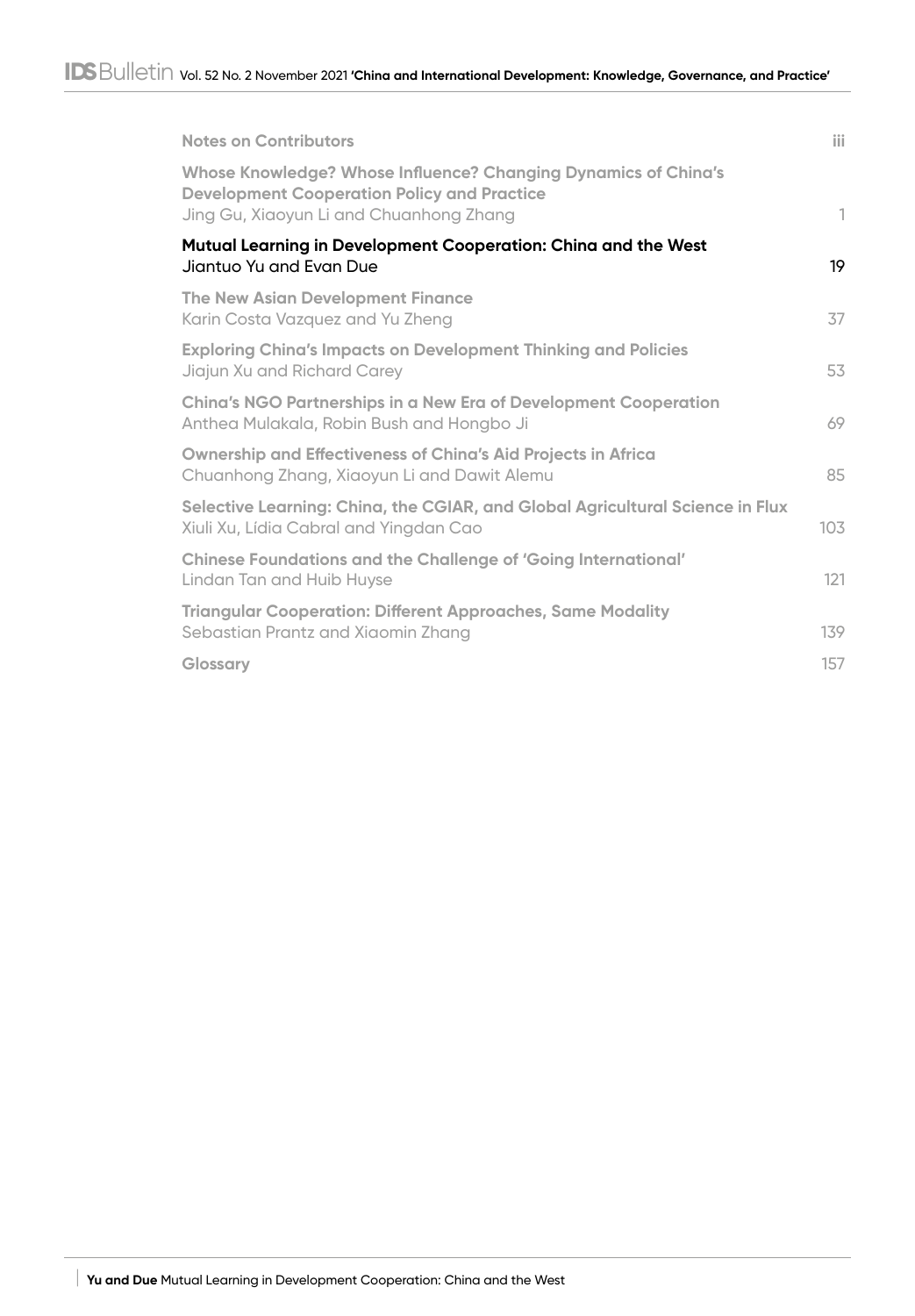# **Mutual Learning in Development Cooperation: China and the West\***

# **Jiantuo Yu1 and Evan Due2**

**Abstract** This article looks at some of the characteristics of China's foreign aid system and its development over the years. It discusses China's foreign aid based on its own development experiences and its view of South–South development cooperation. Both the modalities and narratives of China's international development cooperation need to be considered in order to better understand the complexities, strengths, and weaknesses of its aid system. As China's international aid continues to grow and become more prominent, particularly in the context of the Belt and Road Initiative, the article calls for a deeper understanding of China's aid institutions and the need for greater cooperation and capacity building.

**Keywords** South–South cooperation, China's foreign aid; Belt and Road Initiative, international development cooperation.

#### **1 Introduction**

China's foreign aid practices have attracted much global attention over the past decade. But China's foreign aid is not a recent phenomenon, as implied by the term 'emerging donor'. As widely cited, China has been extending international assistance as far back as the 1950s. However, only recently have the magnitude and character (both institutional and policy make-up) of China's foreign aid and international development cooperation dramatically changed.

The presence of foreign aid from China alongside the Western aid system led by the international financial institutions and the club of bilateral donors represented in the Development Assistance Committee (DAC) of the Organisation for Economic Co-operation and Development (OECD) has become a topic of much discussion outside of China (Woods 2008; Brautigam 2011; Gu *et al*. 2014; Dreher and Fuchs 2016; Nowak 2015; Brazys and Vadlamannati 2018; Regilme and Hartmann 2018). Indeed, surprisingly few

© 2021 The Authors. *IDS Bulletin* © Institute of Development Studies | DOI: 10.19088/1968-2021.118 This is an Open Access article distributed under the terms of the Creative Commons Attribution 4.0 International licence (CC BY), which permits unrestricted use, distribution, and reproduction in any medium, provided the original authors and source are credited and any modifications or adaptations are indicated. <http://creativecommons.org/licenses/by/4.0/legalcode>

The *IDS Bulletin* is published by Institute of Development Studies, Library Road, Brighton BN1 9RE, UK This article is part of *IDS Bulletin* Vol. 52 No. 2 November 2021 **'China and International Development: Knowledge, Governance, and Practice'**; the Introduction is also recommended reading.

#### $\left($ ce) EY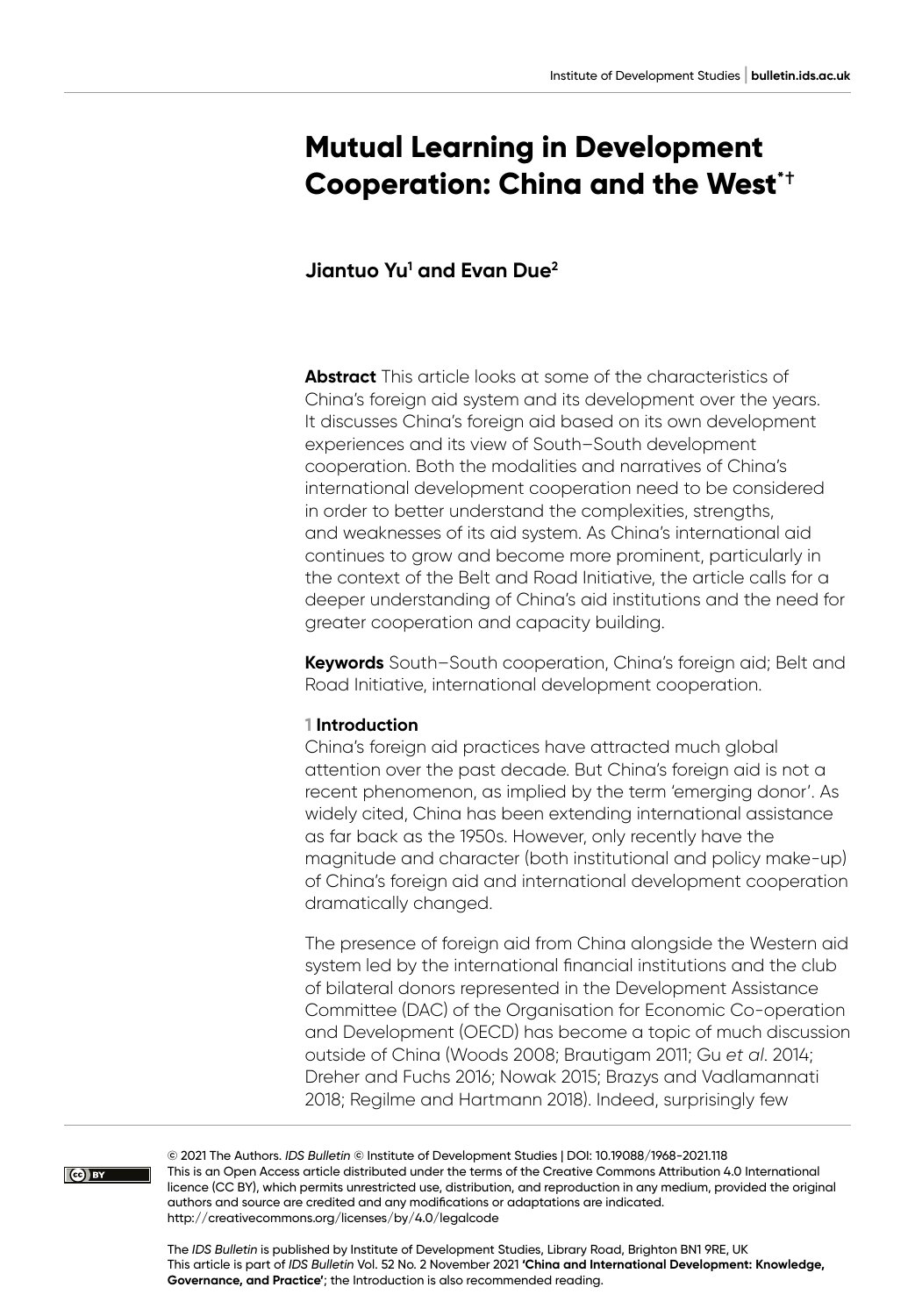studies have actually come from within China, suggesting that this has not been a subject of much internal debate. As China is now an influential player in international development cooperation, inadequate dialogue, misunderstanding, and a prevailing lack of trust between China and the Western donor communities make cooperation between the two sides difficult and exacerbate uncertainties of the current global order.

This article tries to address the recognition gaps between China and Western societies by reviewing China's involvement in international development assistance. It seeks to highlight aspects of China's evolving foreign aid system, alongside its efforts to engage as a global partner in promoting global development and working towards the Sustainable Development Goals (SDGs). Section 2 provides a short overview of China's foreign aid, and Section 3 describes the evolution of China's aid practices with some observations on current trends. Section 4 discusses what China, as a developing country and a donorrecipient, can contribute to global development based on the conceptual framework of modernisation for the majority. This is followed by a critical analysis in Section 5 on the weakness of China's current aid architecture and discusses what China can learn from previous lessons and experiences of Western counterparts. Section 6 concludes the article.

## **2 China's foreign aid: an overview**

China became an aid donor, in the modern sense,<sup>3</sup> in 1950, soon after the founding of the People's Republic of China. However, unlike other donors responding to the reconstruction needs of the post-Second World War era at the time, China was a poor developing country coming out of revolutionary conflict, and aid cooperation was seen as a political imperative for relations with its neighbours. Fast forward to today, and China is now a significant bilateral donor and a major contributor of development financing to the multilateral aid system (Kitano and Harada 2014). It is a major provider of humanitarian aid (alongside its growing commitments to United Nations (UN) human security), and a significant contributor to global public goods – notably in combating climate change and in addressing health needs as a result of the Covid-19 pandemic. It also is a core partner and financier of multilateral institutions.

# **2.1 A cursory glance**

According to the official White Papers published by the State Council of the People's Republic of China (SCIO 2011, 2014, 2021; Zhang 2021), China has allocated cumulatively CNY 615.83bn (around US\$130.8bn) for foreign aid projects estimated from the 1950s to the present, of which CNY 270.2bn (around US\$42bn) was disbursed during 2013–18. The components of Chinese aid are classified into three broad areas: grants, interest-free loans, and concessional loans.4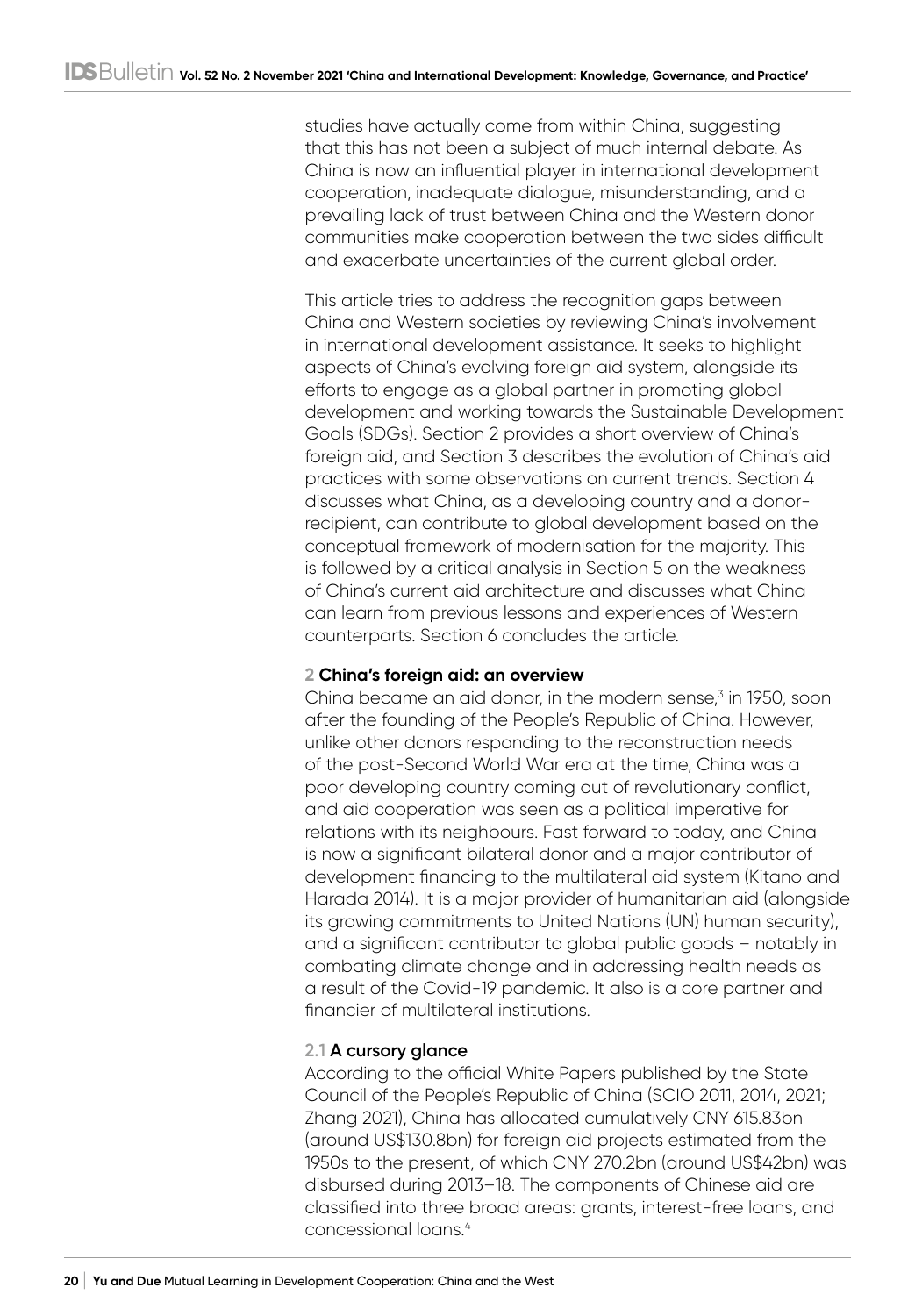

**Figure 1 Ratio of China's net official development assistance to that of the United States**

Although the aggregate amount of foreign aid has been relatively large over the past decade, China's annual appropriation for development assistance is actually quite modest compared to Western counterparts (Li 2019). According to estimations conducted by Kitano and Miyabayashi (2020), China's net official development assistance (ODA) increased by more than eight times, from US\$0.7bn to US\$6.8bn during 2001–19. However, even with this significant increase, the ratio of China's net ODA to that of the United States was only one fifth (Figure 1).5

The composition of China's foreign aid experienced a fundamental shift after 2010. Figure 2 shows the proportions of the three categories of foreign assistance: grants accounted for the largest proportion of China's foreign assistance during 1950–2009, and interest-free loans and concessional loans almost had equal shares. However, concessional lending overtook grants as the largest part of foreign assistance during 2010–18, though the latter's share was up slightly, and the share of interest-free loans decreased significantly during the same period (see Figure 3). This also marked the period when overseas Chinese foreign direct investment into developing countries expanded greatly, encouraging concessional lending to be linked with investment projects.

#### **2.2 Categories and allocation of aid**

Focusing only on expenditure underestimates China's overall foreign assistance contributions. According to China's official classification, China offers aid in terms of eight categories or forms, some of which are not recorded in expenditure terms. These include what are defined in China's system as: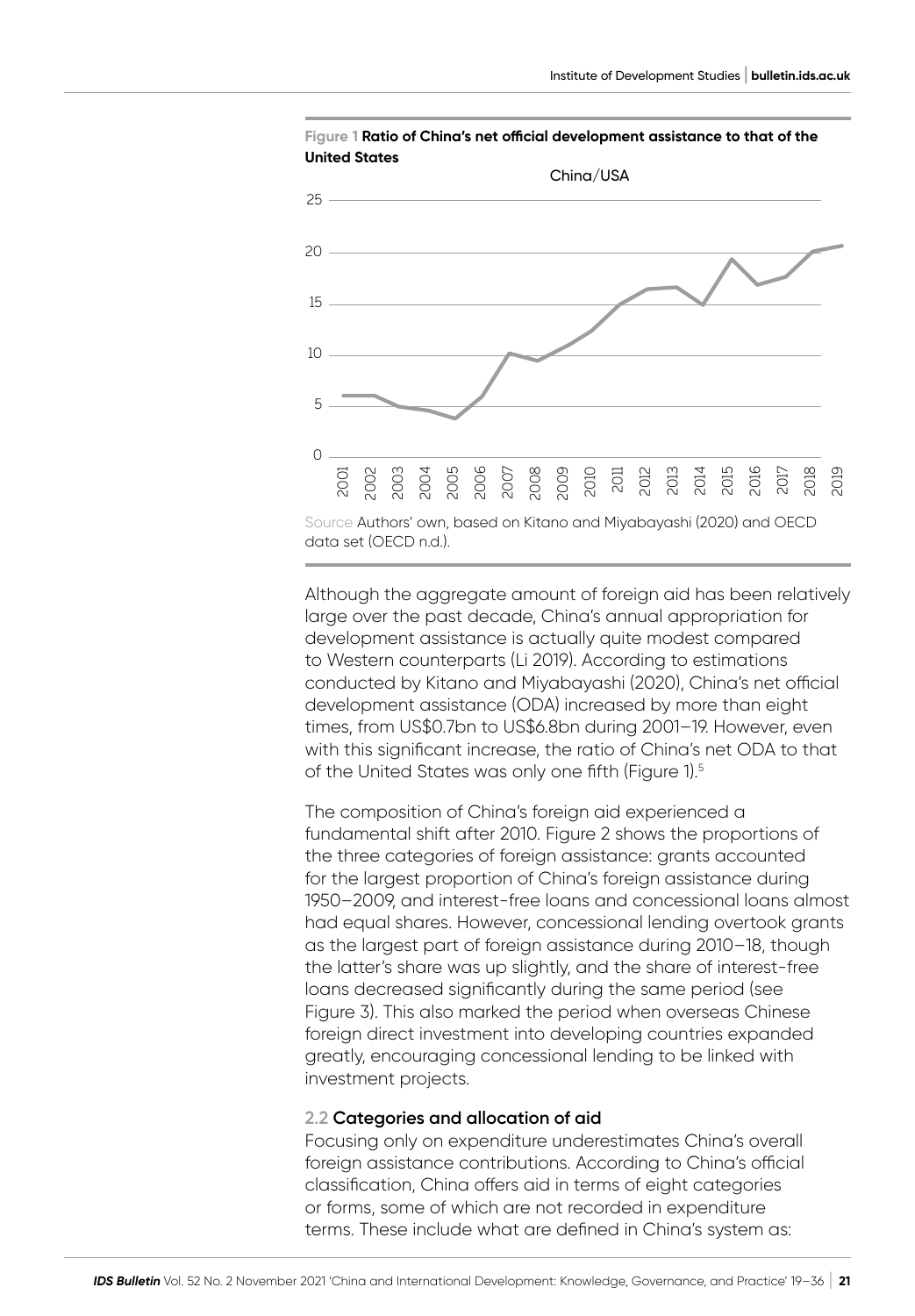

complete projects; goods and materials; technical cooperation; human resource development cooperation; medical teams sent abroad; emergency humanitarian aid; volunteer programmes in foreign countries; and debt relief. A wide variety of types of aid fit in the above categories. Although imprecise in terms of development accounting or reporting as done by Western donors, these categories do indicate the types of assistance and policies that China pursues in its development cooperation. This has implications for how aid is accounted for and managed, and presents some challenges for statistical recording and comparisons.

Table 1 shows the change in **complete projects**. Providing **complete projects** is a very popular aid type adopted by China. China completed a total of 3,028 projects during 1950–2018,

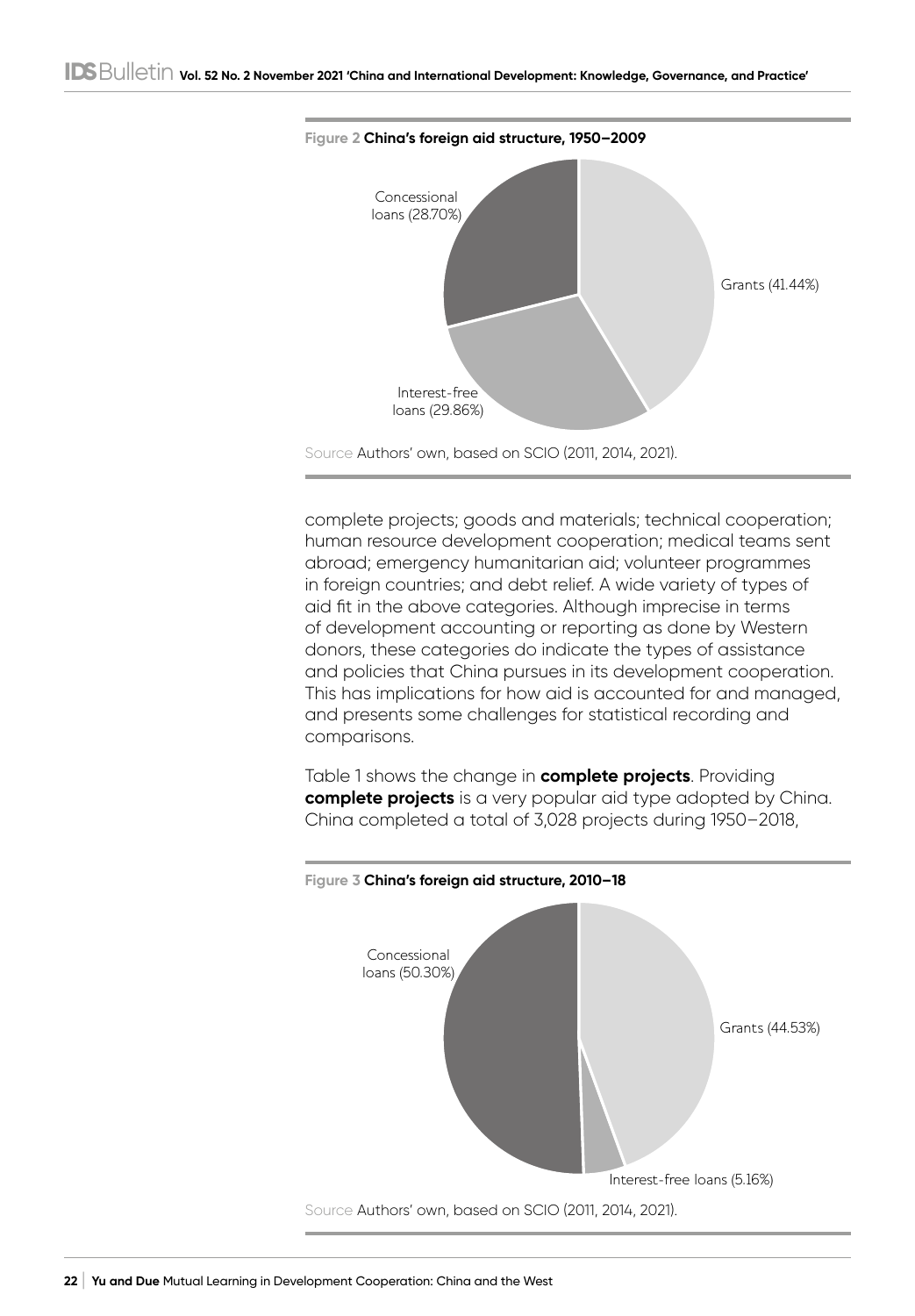| Type of complete<br>projects | 1950-2018 |                       | 1950-2009 |                       | 2010-12  |                       | $2013 - 18$ |                       |
|------------------------------|-----------|-----------------------|-----------|-----------------------|----------|-----------------------|-------------|-----------------------|
|                              | Quantity  | Share in<br>total (%) | Quantity  | Share in<br>total (%) | Quantity | Share in<br>total (%) | Quantity    | Share in<br>total (%) |
| Public facilities            | 1.336     | 44.12                 | 670       | 33.09                 | 360      | 62.07                 | 306         | 72.34                 |
| Economic<br>infrastructure   | 626       | 20.67                 | 390       | 19.26                 | 156      | 26.90                 | 80          | 18.91                 |
| Agriculture                  | 283       | 9.35                  | 215       | 10.62                 | 49       | 8.45                  | 19          | 4.49                  |
| Industry                     | 655       | 21.63                 | 635       | 31.36                 | 15       | 2.59                  | 5           | 1.18                  |
| Others                       | 128       | 4.23                  | 115       | 5.68                  |          | 0.00                  | 13          | 3.07                  |
| Total                        | 3,028     | 100.0                 | 2,025     | 100.0                 | 580      | 100.00                | 423         | 100.00                |

**Table 1 Change in complete projects in 1950–2018**

with public facilities accounting for the largest part in terms of the quantity of completed projects (44.12 per cent), followed by industry projects and economic infrastructure projects. However, the share of industry projects has declined dramatically since the mid-1980s as many recipient countries have accelerated their pace of privatisation in the industrial sector (Li 2019). The share of public facility projects increased significantly, accounting for around three quarters of the total during 2013–18, with education and health projects comprising the majority type of aid. It is not clear as to the distribution of financial resource inputs in these projects. Yet according to SCIO (2014), economic infrastructure projects – mainly including roads, electricity, telecommunications,

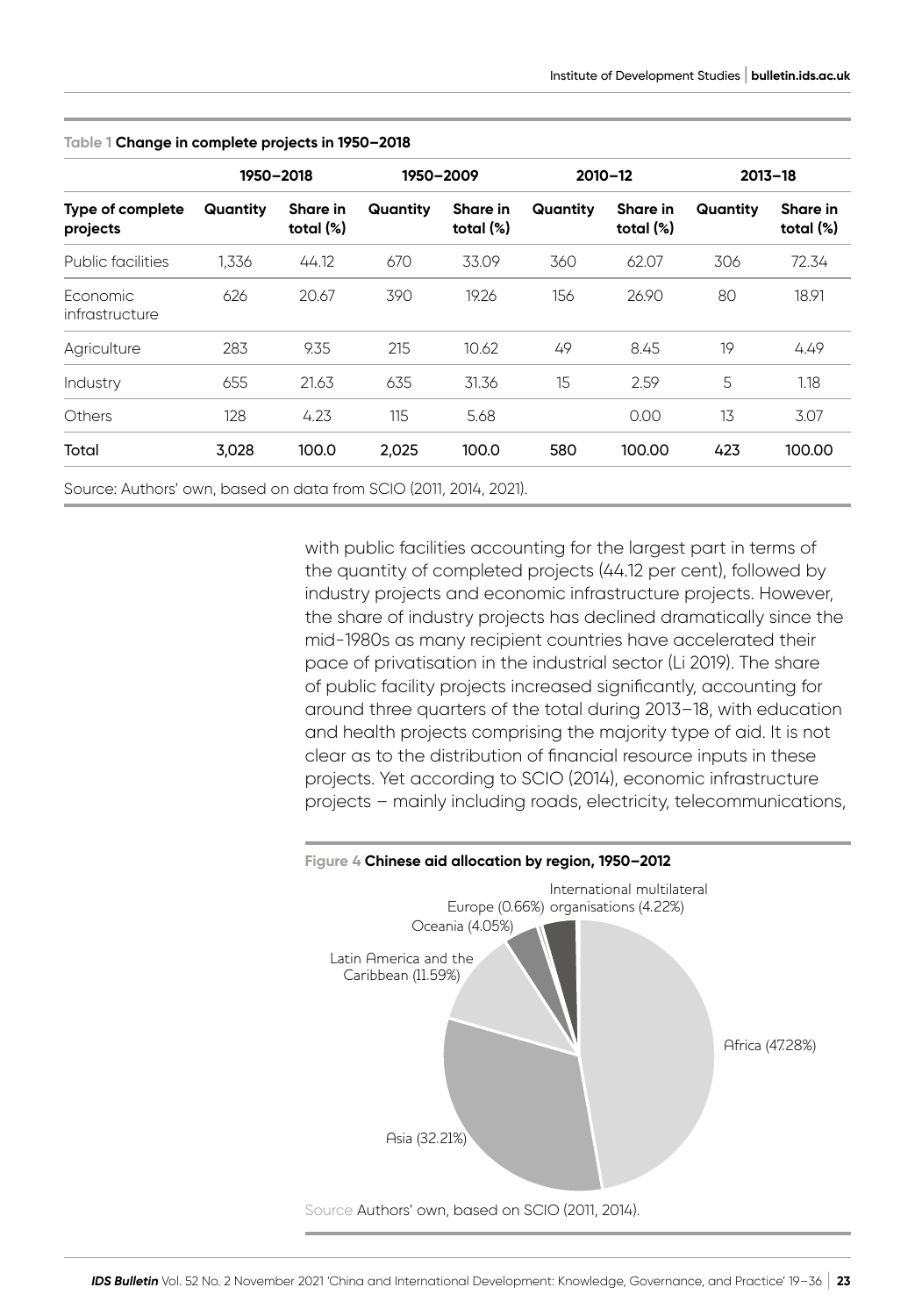and broadcasting – comprised the largest share in 2010–12, accounting for 44.8 per cent of the total financial resources input.

According to data released by SCIO (2011, 2014), Africa has been given more priority in Chinese aid. In terms of magnitude of financial resources allocated by region, Africa accounted for 47.28 per cent of the total, followed by Asia (32.21 per cent) and Latin America and the Caribbean (11.59 per cent) respectively (Figure 4).

#### **3 Evolution of China's foreign aid practices since 1978**

China's foreign aid practices have evolved over the years in accordance with international and domestic circumstances. During the formative years (1950–78), China's foreign assistance was largely motivated to strengthen the solidarity of the socialist camp and to support its global campaign of anti-imperialism and anti-colonialism. In this stage, China had developed core thinking about development assistance in terms of technical cooperation and 'South–South cooperation', a concept borne out of the Bandung Asian-African Conference in 1955 and which remains a defining feature of China's conceptualisation of aid.

Embodied in the 'Eight Principles for Economic Aid and Technical Assistance to Other Countries' (Yu 1992: 610), this forms the ideological basis for China's engagement with other developing countries, and the primacy of recipient-led development which today colours much of aid discourse. There have been dramatic changes to China's aid system in terms of motives, methods, and policy considerations since the adoption of the reform and opening up policy in 1978, though China's commitment to developing countries and some key principles have been followed.

## **3.1 Transformation**

In late 1978, China adopted its reform and opening up policy. As argued by Deng Xiaoping, 'peace and development are the main themes of our era' (Deng 1994: 105); such a prediction on the status quo and trends of the global environment laid a solid foundation for China's domestic market-led economic reforms. These far-reaching economic reforms, which continue with modification, unlocked unprecedented growth averaging over 9 per cent and set in motion an extended period of economic development, poverty reduction, and institutional and social change. On the international front, Deng Xiaoping suggested that China 'keep a low profile' and should 'never be the leader of any (ideological) camp' (*ibid*.: 363), though the former has often been translated, perhaps wrongly, as to 'conceal one's abilities and bide one's time'. Although the reform period was entirely domestic in nature, the expansion of industrial capacity and trade set the stage for a fundamental shift in foreign policy from passive to active engagement (Deng 1994).

As China's economic policies mobilised resources for rapid economic expansion at home – complemented by aid from Japan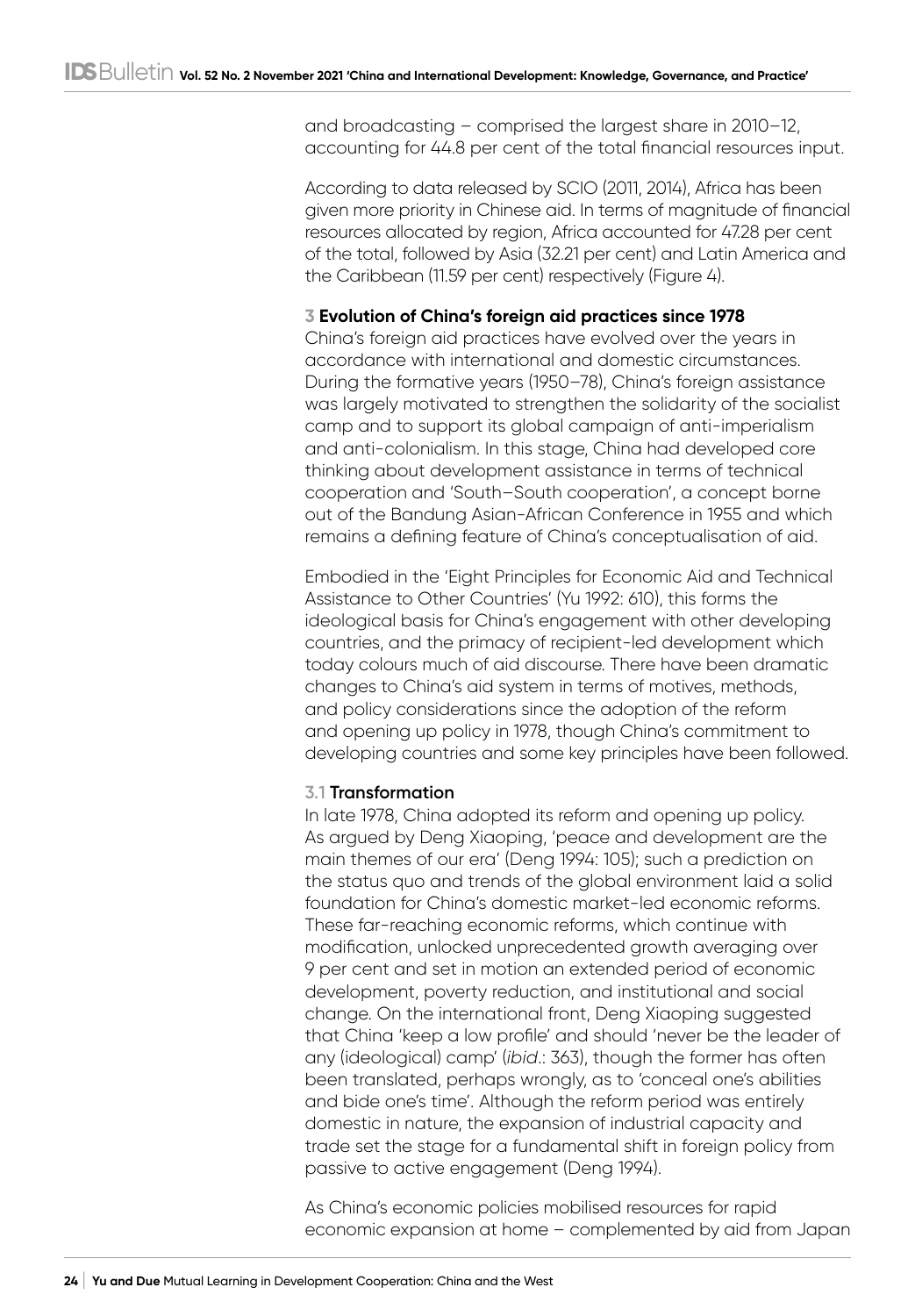and Western nations – China also expanded its international investment and foreign aid. Deng Xiaoping underscored the concept of 'mutual development' and 'mutual benefit', situating foreign aid as a tool in its foreign policy (Johnston and Rudyak 2017). In accordance with the shift from a centralised planned economy to a socialist market economy, economic rationality, fiscal affordability, and long-term impacts on recipient countries began to guide the provision of development assistance.

China attached considerable importance to capacity building in recipient countries and focused on technical training in its aid regime. By the mid-1990s, however, China began to diversify into development projects in the form of economic infrastructure financing. The Export-Import Bank of China and the China Development Bank were established during this period and started to play an important role in development financing. Foreign aid became more compartmentalised in terms of technical cooperation on the one hand, and the provision of loans for investment projects on the other, where lending from the policy banks fell to the authority of various state-owned enterprises (SOEs) according to their areas of competence of mutual interest.

#### **3.2 Going global**

China's accession to the World Trade Organization in 2001 brought about further changes to China's domestic economic development and the landscape of global economic power. By the end of the 1990s, China's stock of accumulated foreign direct investment accounted for around a third of all foreign direct investment to developing countries, enabling Chinese firms to become major investors abroad. Accession induced more domestic reforms and economic liberalisation, laying the framework for deeper integration into the global economy. Throughout this period, the 'going out' strategy to promote Chinese investment abroad incentivised more and more Chinese enterprises supported with concessional financing, similar to the tied aid that benefited Japanese firms.

The strategy was made clear in the 11th Five-Year Plan (2006-10) which both encouraged Chinese enterprises to actively participate in international and regional cooperation mechanisms and overseas investment projects, and to increase Chinese aid to other developing countries and further strengthen economic and technical cooperation (SCIO 2006). Foreign aid was seen as integral to China's 'going out' policy and of opening up to the outside world through participation in international economic and technical cooperation. This explicitly embedded international development assistance within the narrative to:

actively participate in the international regional economic cooperation mechanism, strengthen dialogue and consultation and develop bilateral and multilateral economic and trade cooperation with all countries. Actively participate in the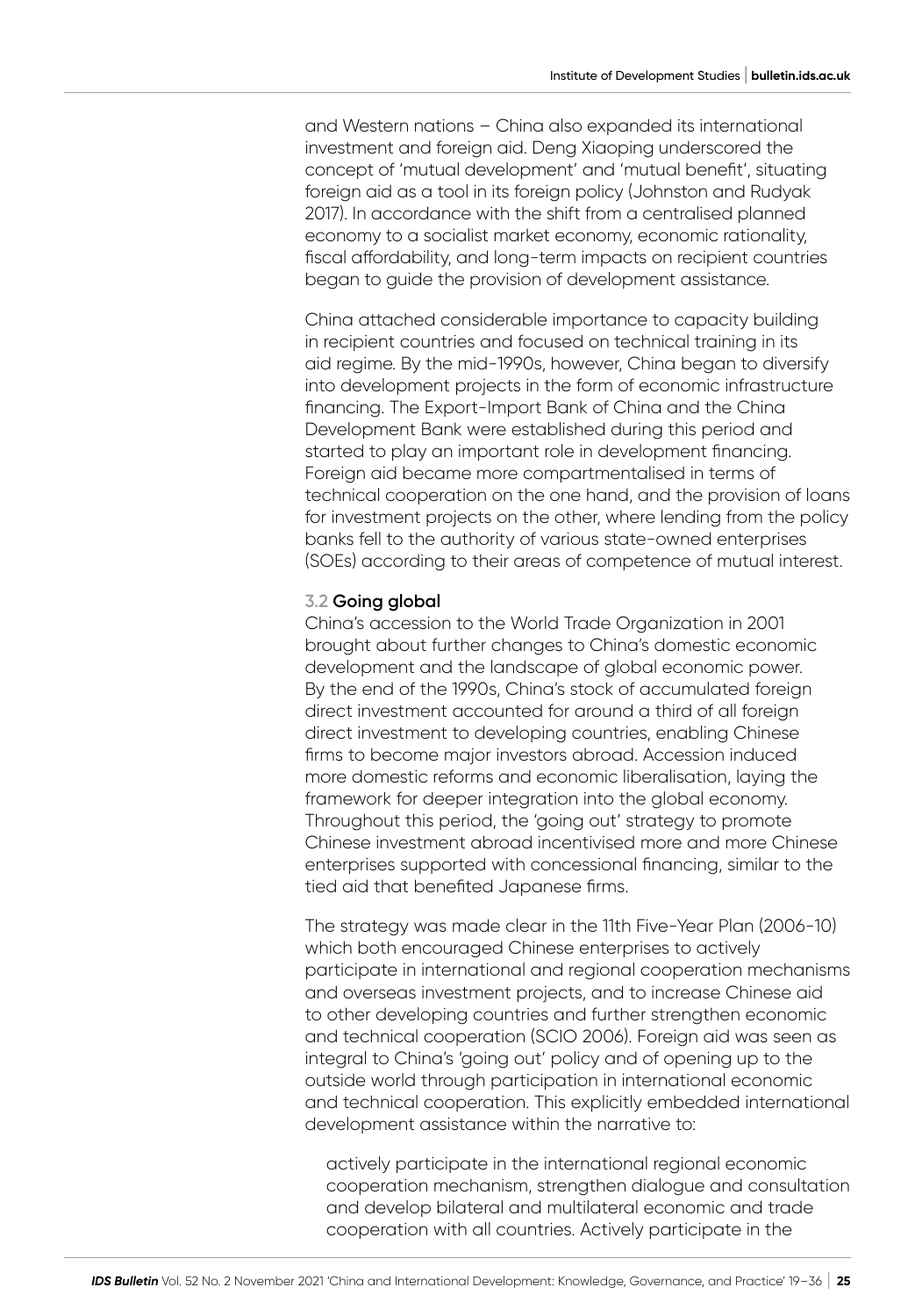formulation of multilateral trade and investment rules and push the establishment of the new international economic order… and to increase Chinese aid to other developing countries.<sup>6</sup>

Throughout this period, China had begun to utilise both grant aid and concessional financing, along with technical assistance, in a much more integrative fashion with SOEs and private firms. This was driven less by external demand than by a supply-side push, due to the high accumulation of foreign reserves and savings, and the less than favourable returns from external holdings, such as US treasury bills. By the time of the 2008 financial crisis, domestic concerns over large foreign exchange reserve holdings, and excessive supply capacity in manufacturing and industry, drove more aggressive spending abroad, including utilising foreign aid as a means to crowd in pent-up commercial investments.

In tandem with its proactive international trade and investment strategy, China initiated aid consultations with developing countries through multilateral forums and regional groupings. These included increasing aid commitments in forums such as the UN High-Level Meeting on Financing for Development, and the UN High-Level Meeting on the Millennium Development Goals, as well as regional arrangements including the Forum on China– Africa Cooperation, the Shanghai Cooperation Organization, the China–Caribbean Economic and Trade Cooperation Forum, the China–Pacific Island Countries Economic Development and Cooperation Forum, the Forum on Economic and Trade Cooperation between China and Portuguese-Speaking Countries, and the China–ASEAN (Association of South East Asian Nations) forum. These served as venues to deepen development cooperation in a range of fields (agriculture, infrastructure, education, health care, human resources, and clean energy). South–South cooperation became the basic modality for the implementation of foreign aid (Zhang 2012).

It was also realised and made clear in policy formulations that China's own national development and modernisation depended on a peaceful international environment and collaborative relations with other countries (Xia and Jiang 2004). Thus, from the perspective of idealism, peace and development should be pursued because they are common human values and China as a responsible developing country should get involved in this process (SCIO 2011, 2014, 2021). From the perspective of realism, however, based on China's own experience, development itself was seen as the most effective means to cope with crime, inequality, and social and economic instability. Thus, providing aid to developing countries would help China benefit from a peaceful and cooperative international environment (Zhou 2008; Zhang 2008; Yang and Chen 2010).

China's segmented, uncoordinated, and less organised foreign aid system was nevertheless also not clearly aligned with its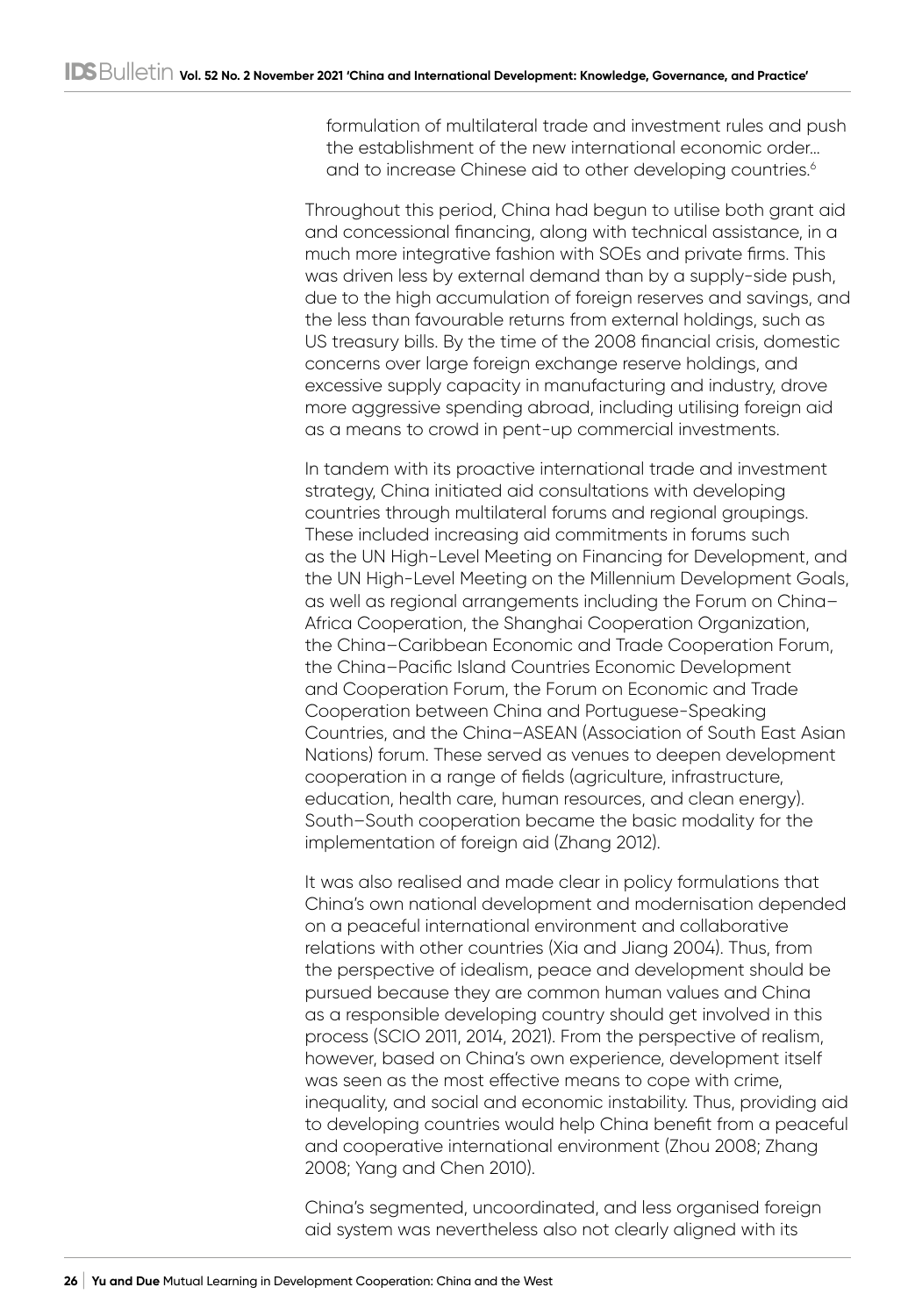investment policies, and this led to both a haphazard approach to the provision of aid alongside economic investments, as well as a misunderstanding more broadly as to the use of aid as a foreign policy instrument (Zhou 2010, 2012; Xue 2014; Li *et al*. 2014; Li 2019).

#### **3.3 Strategic upgrade and the Belt and Road Initiative**

China's economic and social development began to trend towards rebalancing and deepening reform with the 12th and 13th Five-Year Plans, and correspondingly, moves towards increasing China's presence on the international stage. This also served to accelerate the provision of foreign aid. Following the 18th Plenary Meeting of the Chinese Communist Party (CCP), many new initiatives were launched expanding the use of foreign aid alongside economic investment agreements with developing countries around the world. In late 2012, China proposed the establishment of 'the community with shared future', so as to cope with the common challenges faced by the world in the twenty-first century. The policy direction was not only a response to global challenges such as climate change, global security, and health pandemics, but also a signal to the US and Western powers of China's increasing involvement in global affairs and governance with respect to global public goods.

In 2013, President Xi Jinping's announcement of the Silk Road Economic Belt and the Maritime Silk Road, known later as the Belt and Road Initiative (BRI), set an important milestone for China's international development cooperation and foreign aid. In addition to having established new development agencies and financial entities – such as the Asian Infrastructure Investment Bank, the New Development Bank, and the Silk Road Fund – the BRI was articulated as an inclusive framework for international development cooperation with regional parameters, promoting commercial cooperation and Chinese foreign assistance for infrastructure development, connectivity, and poverty reduction. By the end of 2020, China had signed 203 cooperation documents with 138 countries and 31 international organisations to jointly promote the Belt and Road Cooperation, exceeding the framework of the previous South–South cooperation modality and opening up a new international paradigm for development cooperation.

The 13th Five-Year Plan (2016–20) is perhaps the most explicit strategic document setting out the policy framework for international investment and development cooperation. This included moving forward with improving bilateral and multilateral mechanisms of the BRI, strengthening multilateralism, and helping to reform international economic governance. Foreign aid played an important role in this context, not only through increased finances for expanding cooperation, but also in improving China's aid implementation system so as to be an active partner in the 2030 Agenda for Sustainable Development.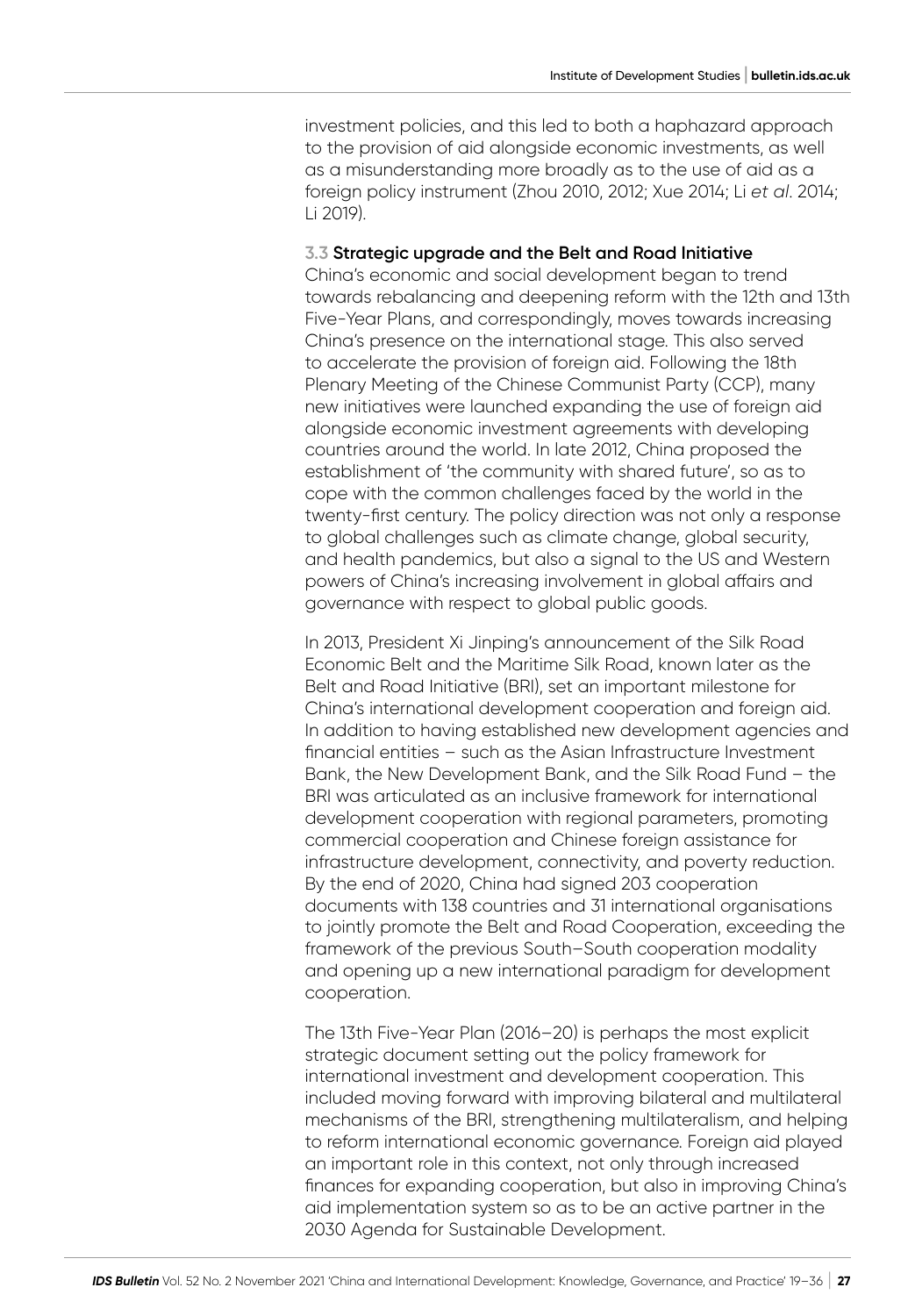The establishment of the China International Development Cooperation Agency (CIDCA) in 2018 is a significant step in this direction. It is part of an overall effort in constructing a more modern architecture of foreign aid and development cooperation, seeking to formulate strategic guidelines, plans, and policies for foreign aid, and to coordinate and offer advice on major foreign aid issues. CIDCA is mandated to advance China's reforms in matters involving foreign aid, and to identify major programmes and supervise and evaluate their implementation. As it currently stands, the institution is at an early stage of building its own capacity, and this requires assistance and cooperation from other agencies and departments within China, as well as engagement internationally with other bilateral and multilateral agencies responsible for administering and managing development assistance. Although there is much that needs to be improved, the contour of the modernised architecture of the development cooperation system has started to take shape.

# **4 Modernisation for the majority: China's possible contribution to global development cooperation**

# **4.1 Rethinking foreign aid from the perspective of modernisation for the majority**

'Modernisation for the majority' (多数人的现代化) (Deng 1987, 2012) is a conceptual framework first introduced by the late Chinese economist Deng Yingtao. As reflected in his books and articles, Deng argued that, for about two centuries, only a minor group of people, mainly concentrated in developed societies, could lead a modern life under the Western model, which he called **modernisation for the minority** (少数人的现代化). However, if the majority of the world's population want to lead modern lives, or **modernisation for the majority**, the ways of industrialisation, urbanisation, and resource use should be fundamentally changed (*ibid*.).

Chinese policy analyst and advocator Lu Mai further developed this framework by arguing that, when China, together with other emerging economies such as India, Brazil, and Russia, achieve modernisation, the majority of the world's population will then be able to lead modern lives, and it will be easier for these newly modernised countries to work with the developed world to help other developing countries. Lu Mai argues that China's aid to developing countries will help to promote the process of modernisation for the majority (Lu Mai 2014, 2017).

This conceptual framework could be used to understand the increasing role of China in foreign aid and international development cooperation. From China's perspective, its foreign aid is embedded within a South–South cooperation framework, where the norms, standards, and accounting procedures that govern aid practices among the DAC group of donors do not apply. Nonetheless, China now sees itself as a major actor in the foreign aid arena with increased obligations in the governance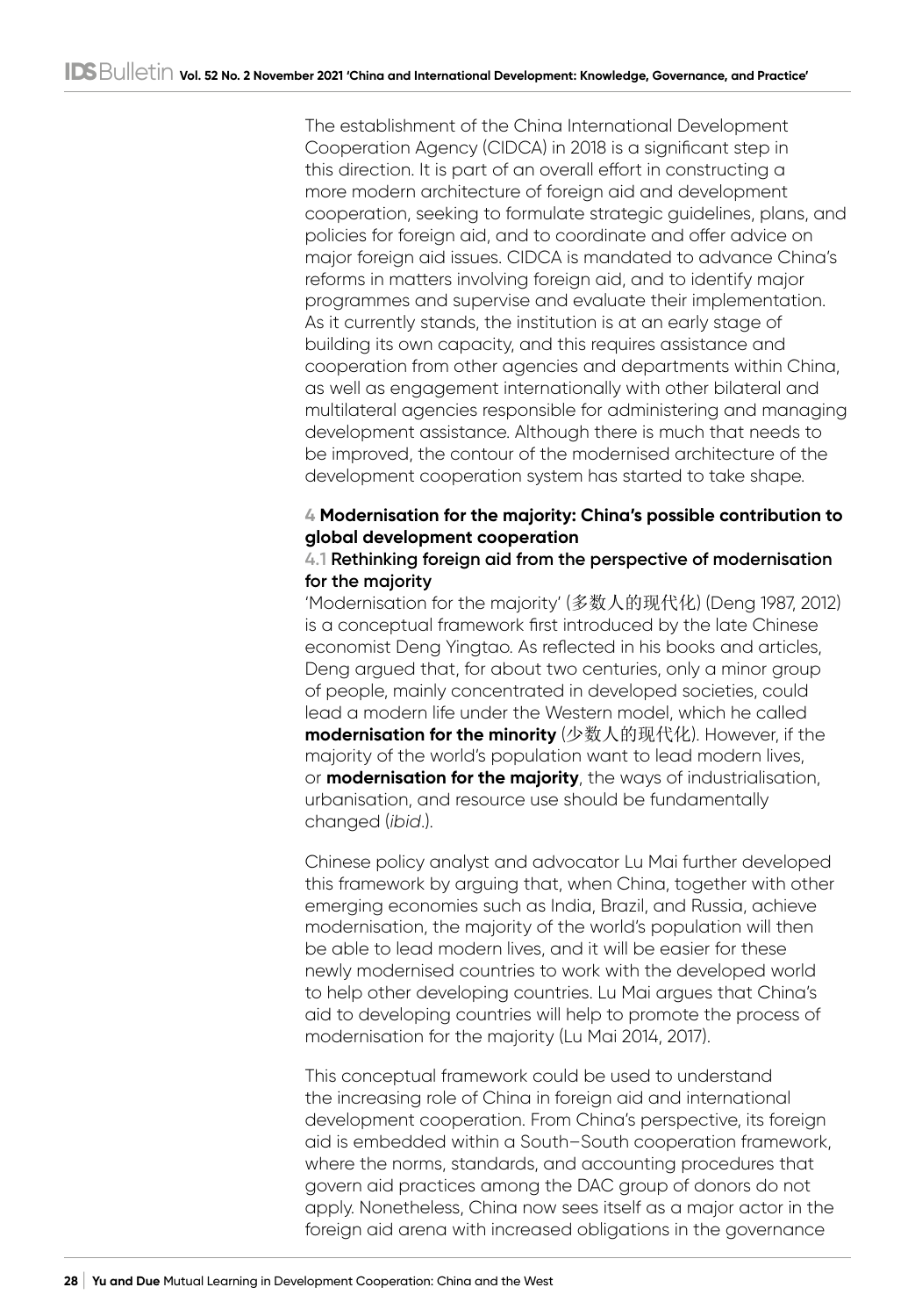of international development finance. China's role as a donor should therefore be considered not solely from the platform of the DAC club of donors, but also from the perspective of Southern partners and within a South–South cooperation narrative, in concert with wider multilateral forums such as the G20. Reform of the international aid architecture that emphasises inclusivity could be part of the unfolding agenda of what is termed in China as 'modernisation for the majority'.

However, modernisation for the majority will not be achieved automatically and without challenges. There are various obstacles hindering the modernisation of developing countries, and two kinds of gaps that are particularly challenging among them. One is the **financing gap**. To date, there is a huge gap between the official aid provided by OECD countries and the demand of developing countries. As reported in OECD (2020), on average, DAC members provide about 0.3 per cent of gross national income (GNI) to official aid, while the suggested level by the UN is 0.7 per cent. It is estimated that the financing gap is US\$2.5tn per year to achieve the SDGs (United Nations 2019).

The other is the **knowledge gap**. Development knowledge, to a large extent and for a long time, had been centralised in Western-style thinking and narratives. More importantly, as argued by the Korean development economist Ha-Joon Chang, the West has always tried to teach developing countries things they have never done (Chang 2011). On the other hand, voices and experiences from the developing world have not been given enough attention (Li 2019).

#### **4.2 What can China contribute?**

Since the founding of the People's Republic of China, and particularly since the launch of its reform and opening up policy, China has made significant progress in modernisation, economic growth, and poverty alleviation. Today, China sees that its fiscal capacity and experience drawn from its own development can be used to help the international community mitigate the two gaps mentioned in Section 4.1.

## 4.2.1 Mobilising financial resources and providing alternate innovative forms of development financing

The influence of China's foreign aid remains modest in terms of its share in global aid. However, financial resources mobilised by China have been steadily increasing over the years and is set to expand further, whereas aid from the DAC donors has been declining in both real and nominal terms. Moreover, China has been introducing new innovative mechanisms of development financing through the BRI and its financial institutions. These mechanisms are providing developing countries with alternate sources of financing, including addressing associated issues of debt management through new modalities of repayment, coupled with stress measures and 'lines of forgiveness'. China's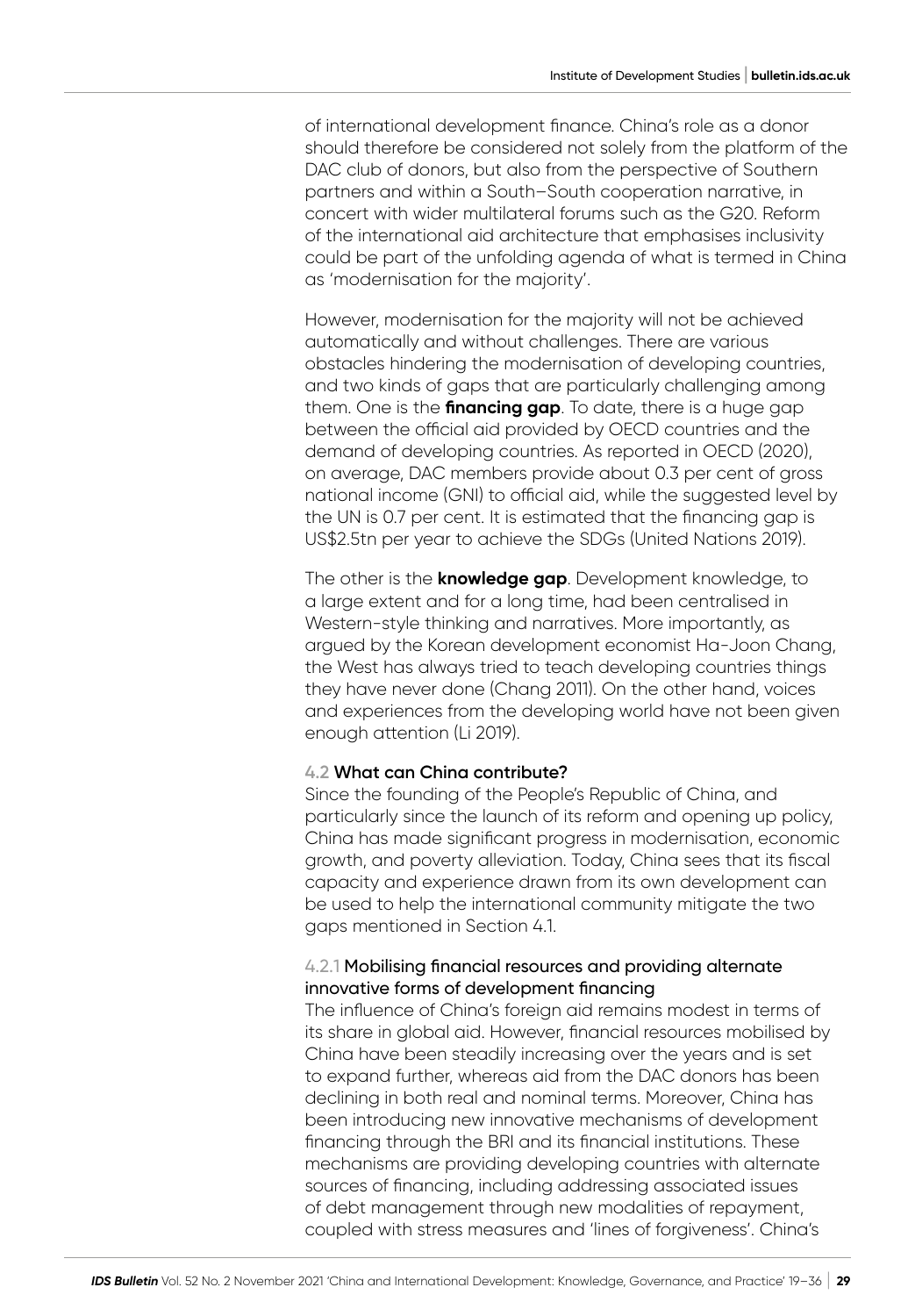development financing approach to projects, while following market principles, allows for alternative forms of scheduling, payments, and project management which are carefully worked out with recipients in accordance with their practices, capacity, and sets of interests. This flexibility allows for negotiations that have proven to be attractive for recipient countries, including accelerated project appraisals and approval mechanisms.

4.2.2 Mobilising resources for economic infrastructure investment The global shortage in investment funds for infrastructure development is huge. However, China's own development experience through infrastructure investment has provided it the capacity and technical know-how to fill some of the gaps in infrastructure financing and project implementation (Yu 2018). Whereas multilateral and bilateral aid agencies have over the years reduced their commitments to hard infrastructure financing, China has excelled in this direction by providing developing countries new alternatives and modalities. China has been looked to by other developing countries as offering a development partnership model for infrastructure development that is both efficient and integrated. What is needed at this stage is greater cooperation, particularly from countries that have long experience in this sector such as Japan, as well as multilateral institutions such as the World Bank and regional development banks.

## 4.2.3 Promoting development knowledge sharing

Sharing knowledge and promoting capacity building is a key pillar of China's foreign assistance, based on its experiences as a developing country and recipient of aid. China has developed over the recent past a significant number of training and capacity-building programmes that have benefited a large number of officials, professionals, and students from developing countries. It has also established specialised institutes, such as the Institute of South–South Cooperation and Development, for the purpose of promoting knowledge sharing between China and other developing countries (SCIO 2021). Efforts are underway to greatly expand these initiatives to support skill development and strengthening capabilities in a range of fields catered to the needs of developing countries, but China is also looking for increased institutional collaboration with other Southern donor partners, such as India, Brazil, and South Africa.

# 4.2.4 Promoting the governance of international development cooperation

It is imperative that the international community enhances its coordination efforts in international development cooperation, so as to respond to global challenges such as climate change and the health pandemic, and to achieve the SDGs and modernisation for the majority in the longer term. As China is now taking a leading role in South–South cooperation, it could further promote the cooperation and coordination of development assistance practices between traditional and emerging donors. China has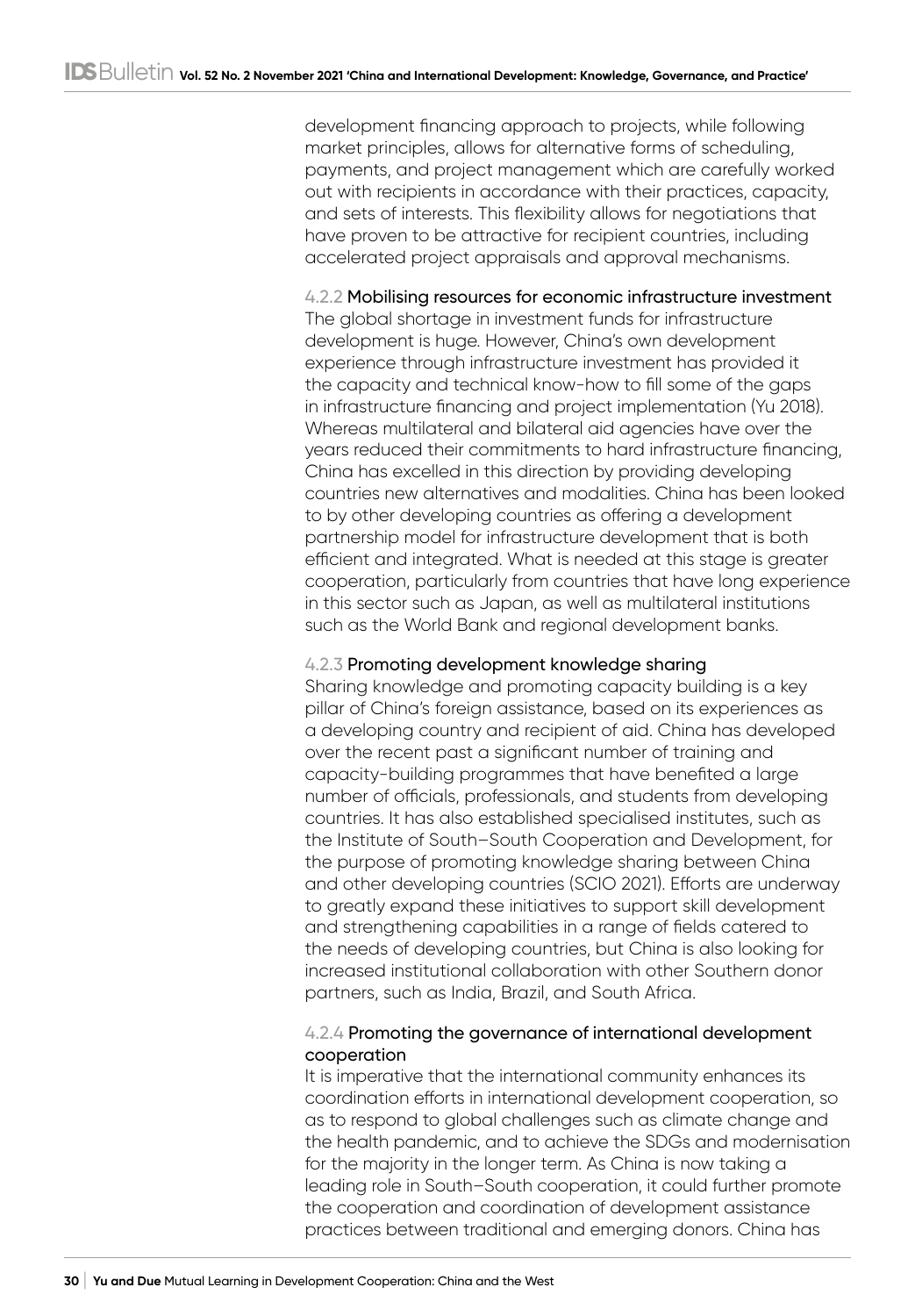always emphasised the importance of respecting recipient countries' right to independently select their own path and model of development and believes that every country should explore a development path suitable to its actual conditions.

China's aid approach is to shift the accountability framework to the aid recipient, with consideration of their socioeconomic circumstances and historical background, and to promote a South–South model absent of political conditions. China's approach emphasises inclusivity, but from the position of a recipient. What this offers is a different model whereby cooperation can provide space for multiple actors, including non-governmental and private sector interests and where accountability is not to the donor but to the recipient.

#### **5 What can China learn from Western donors?**

**5.1 Integrating the international development cooperation system** Foreign aid and international development cooperation covers numerous areas and requires the engagement and coordination of various governmental departments, civil society organisations, and the private sector. China is currently at a critical juncture in its development of foreign aid as a policy tool. For a long time, there have been approximately 30 governmental departments involved in aid affairs but no systematic and efficient coordination among these departments and other entities. Hence, the system has become highly fragmented. While there is a clear policy direction as articulated by the Chinese Communist Party and through the State Council, the implementation and provision of assistance through various agencies and institutional arrangements has made coordination and alignment with the international development cooperation system cumbersome and difficult.

The founding of the CIDCA is an important step to integrate the current development cooperation system. However, the role of CIDCA is mainly in back-stage management and coordination, focusing more on providing guidance, planning, offering advice, and supervising. CIDCA itself lacks the capacity to manage or implement aid projects and to effectively allocate specific assignments to different departments. Institutional strengthening of CIDCA, and greater alignment under the supervision of the State Council, is a process that will require both internal cooperation and adjustments, as well as learning, cooperation, and partnership with the international aid community and recipient countries.

**5.2 Building capacity in international development cooperation** China seriously lacks expertise and personnel in international development cooperation. Very few universities in China have majors related to international development, and there are even fewer research establishments devoted to the study of international development, global governance, and public policy. In addition, training programmes in international development are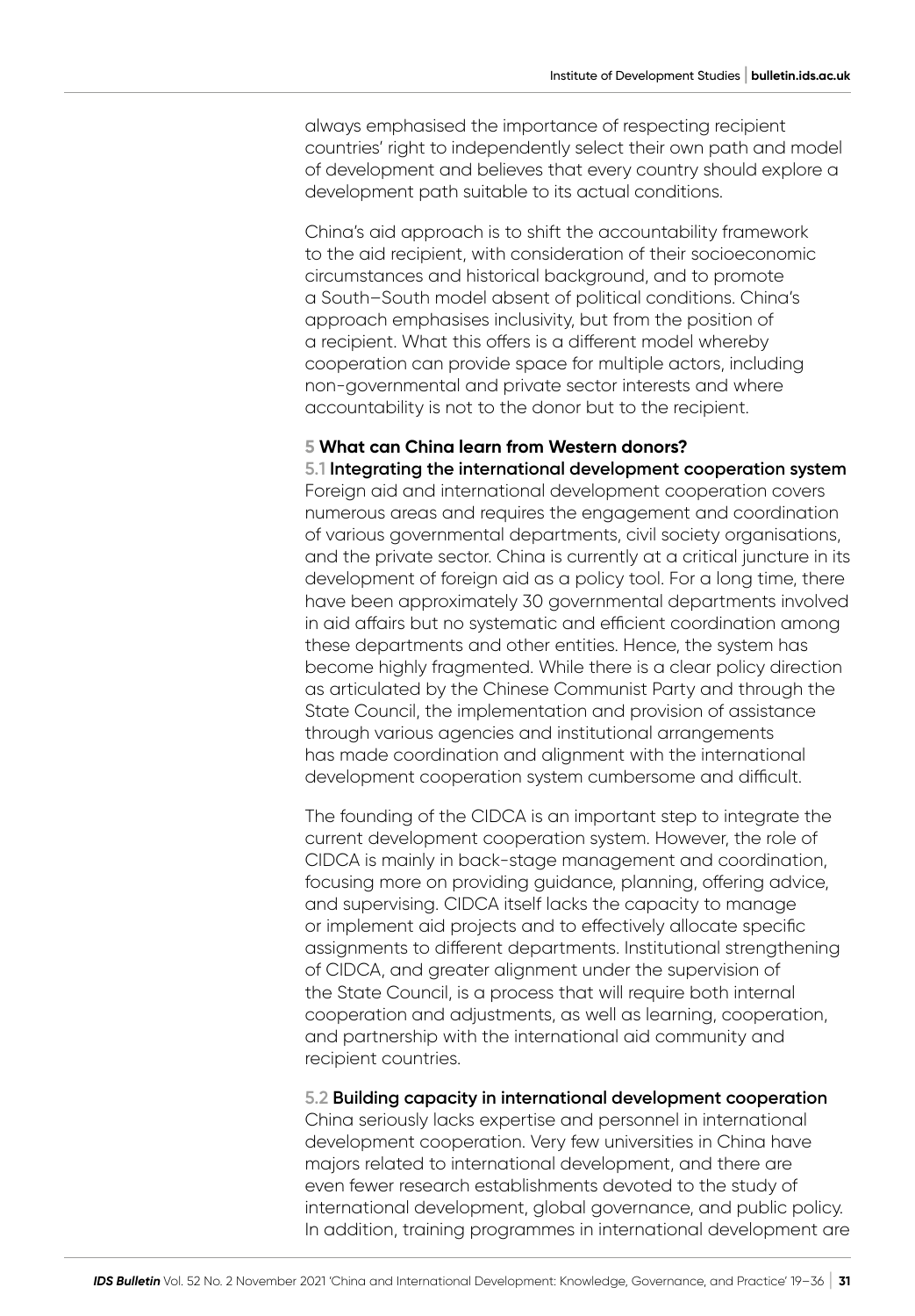in short supply. This situation is particularly dire for CIDCA where there are few staff and even fewer with the kinds of experience needed for the broad and important mandate of the institution. Having institutional linkages with other bilateral and multilateral donors would be an important step in building institutional capacity as well as human capabilities. This could be in terms of training and experiential learning offered by other aid agencies, but also include efforts to build understanding through staff exchanges, joint activities, and institutional linkages.

# **5.3 Developing necessary infrastructure**

Project information on aid and other international development affairs has been scattered among different government departments, policy banks, and SOEs. Regular statistical systems, standards, and frameworks on international development have not yet been established. This makes planning, supervision, evaluation, and research of international development cooperation very difficult, and leads to unnecessary misunderstanding and misinterpretation of Chinese aid and development cooperation programmes. Working with the OECD-DAC and other bilateral donors to develop and modernise China's statistical framework, databanks, and other development infrastructure is necessary.

# **5.4 Improving communication with the existing community of international development cooperation**

It is important and necessary for each country to develop its own language and narratives on international development based on its practices. However, it is also necessary to be able to communicate effectively such narratives to a variety of audiences, locally and internationally, in order to build understanding and acceptance by stakeholders and the general public. Efforts to improve elements of strategic communication, media platforms, international engagement, and other aspects are necessary to not only improve transparency, but also to generate public support and acceptance.

# **5.5 Involving the private sector and civil society organisations in international development cooperation**

China's SOEs have been playing a very important role in implementing aid projects throughout China's history because many of them, particularly those in areas of engineering procurement construction, are pioneers in doing business abroad, even much earlier than the adoption of the reform and opening up policy. However, with more and more private Chinese enterprises engaged in international business, it is necessary for China to get them involved in international development cooperation projects. Encouraging more non-governmental organisations (NGOs) to participate in international development is also a common practice. It is also promising to share knowledge and work together with foreign partners, including multinationals, global NGOs, and multilateral organisations, to provide foreign assistance.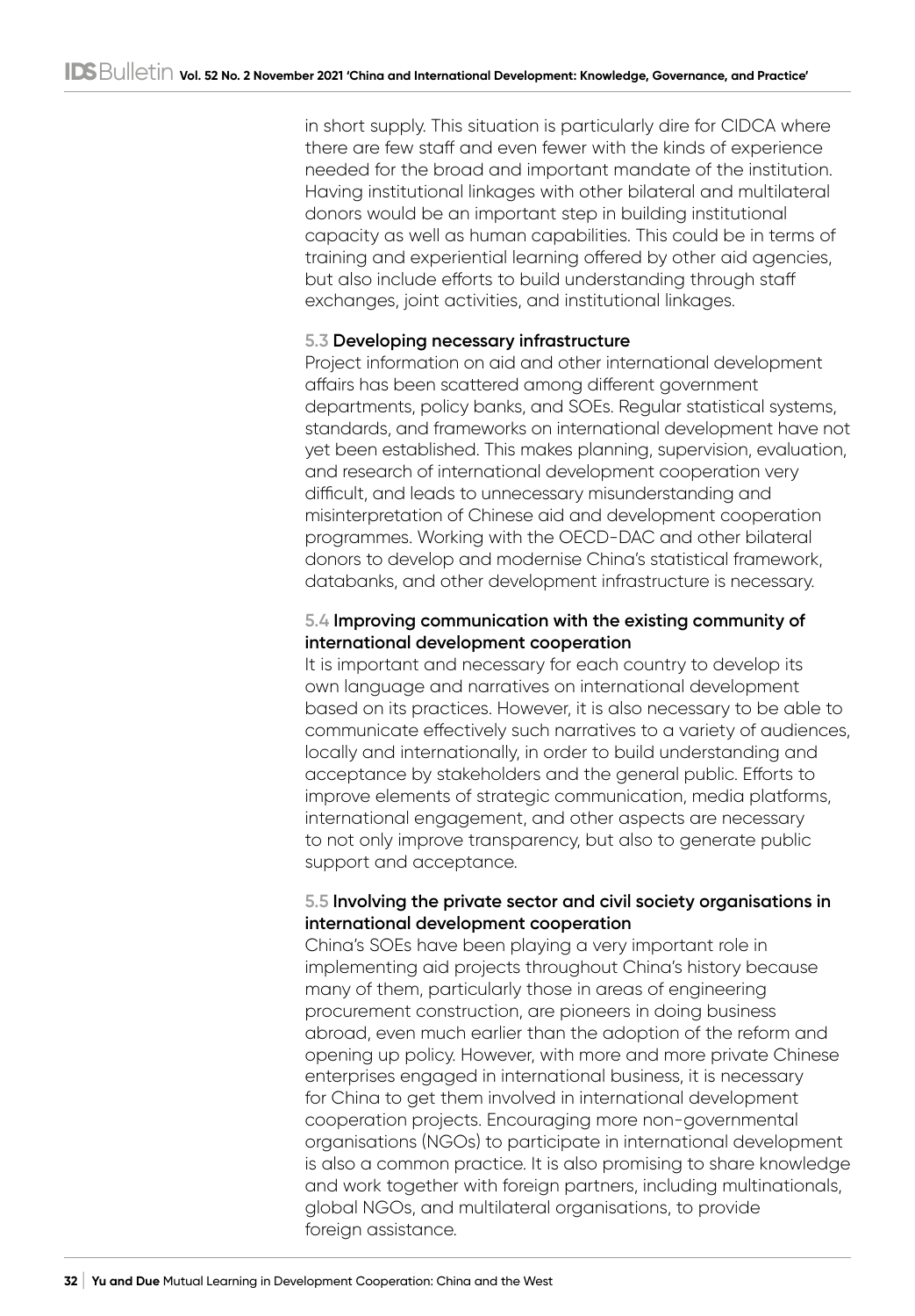#### **6 Concluding remarks**

The increasing involvement of emerging donors such as China is not an isolated phenomenon. In this article, we have argued that the modalities of China's efforts in foreign assistance are necessary and inevitable from the perspective of modernisation for the majority. With the rise of Southern countries, there will be more opportunities to mitigate financing and knowledge gaps and accelerate the pace of modernisation for those countries left behind for centuries.

Specifically, there are critical areas where China can contribute to global development cooperation, including mobilising more development finance resources, investing in economic infrastructure, sharing development knowledge, and promoting governance of the global development cooperation system. However, there is still much room for China to further improve its development cooperation system and to learn from its Western counterparts, including strengthening integration of the system, modernising its statistical framework, and improving communication with the international development community.

#### **Notes**

- This *IDS Bulletin* was produced as part of the UK Anchor Institution for the China International Development Research Network, funded by the Foreign, Commonwealth & Development Office (FCDO). The opinions expressed are those of the authors and do not necessarily reflect the views or policies of IDS or the UK government.
- <sup>+</sup> The authors are grateful to two referees for their constructive comments, and thank Karry Jiao, Poppy Bardwell, and Jing Gu for their help. The views expressed are those of the authors alone and do not represent those of the China Development Research Foundation (CDRF).
- 1 Jiantuo Yu, Research Fellow, China Development Research Foundation (CDRF), China.
- 2 Evan Due, Senior Advisor, China Development Research Foundation (CDRF), China.
- 3 The Tributary System adopted by China could be seen as a traditional pattern of foreign aid.
- 4 Grants and interest-free loans are extended from China's state finances, whereas concessional lending is provided through the policy banks.
- 5 Here we use the estimated net disbursement of foreign aid as Chinese Net ODA.
- 6 Chapter 37 (English translation).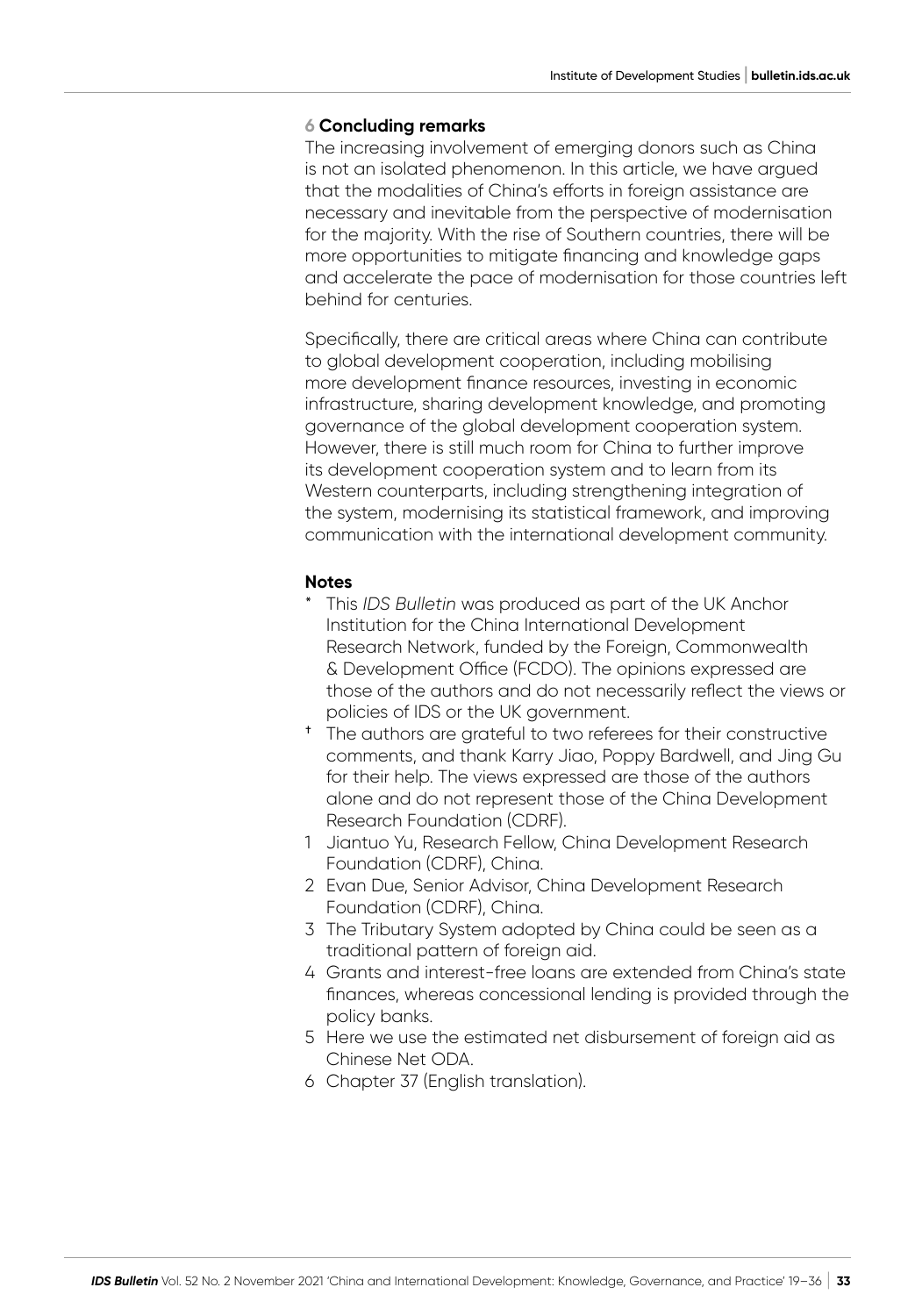#### **References**

- Brautigam, D. (2011) 'Aid "With Chinese Characteristics": Chinese Foreign Aid and Development Finance Meet the OECD-DAC Aid Regime', *Journal of International Development* 23.5: 752–64
- Brazys, S. and Vadlamannati, K.C. (2018) *Aid Curse with Chinese Characteristics? Chinese Development Flows and Economic Reforms*, AidData Working Paper 52, Williamsburg VA: AidData, William & Mary
- Chang, H-J. (2011) *23 Things They Don't Tell You About Capitalism*, New York NY: Bloomsbury
- Deng, X. (1994) *Selected Works of Deng Xiaoping (Volume III)*, 2nd ed., Beijing: Publishing House
- Deng, Y. (2012) *A New Development Model and China's Future*, Hong Kong: Strong Wind Press (in Chinese)
- Deng, Y. (1987) *[China's Option towards Modernization](https://xueshu.baidu.com/usercenter/paper/show?paperid=321c473ac0a6ad8cfa00ead568e75185&site=xueshu_se)*, Beijing: Economic Science Press (accessed 24 September 2021)
- Dreher, A. and Fuchs, A. (2016) 'Rogue Aid? An Empirical Analysis of China's Aid Allocation', *Canadian Journal of Economics* 48.3: 988–1023
- Gu, J.; Li, X.; Bloom, G. and Zhang, X. (eds) (2014) '**[China and](https://bulletin.ids.ac.uk/index.php/idsbo/issue/view/22)  [International Development: Challenges and Opportunities](https://bulletin.ids.ac.uk/index.php/idsbo/issue/view/22)**', *IDS Bulletin* 45.4 (accessed 21 September 2021)
- Johnston, L. and Rudyak, M. (2017) 'China's "Innovative and Pragmatic" Foreign Aid: Shaped By and Now Shaping Globalisation', in L. Song, R. Garnaut, C. Fang and L. Johnston (eds), *China's New Sources of Economic Growth: Vol 2*, Canberra: Australian National University Press
- Kitano, N. and Harada, Y. (2014) *Estimating China's Foreign Aid 2001–2013*, JICA-RI Working Paper 78, Tokyo: JICA Research Institute
- Kitano, N. and Miyabayashi, Y. (2020) *Estimating China's Foreign Aid: 2019–2020 Preliminary Figures*, Tokyo: JICA Ogata Sadako Research Institute for Peace and Development
- Li, X. (2019) *The Future of Development Aid*, Beijing: Citi Group Press (in Chinese)
- Li, X.; Banik, D.; Tang, L. and Wu, J. (2014) '**[Difference or](https://bulletin.ids.ac.uk/index.php/idsbo/article/view/158)  [Indifference: China's Development Assistance Unpacked](https://bulletin.ids.ac.uk/index.php/idsbo/article/view/158)**', *IDS Bulletin* 45.4: 22–35 (accessed 27 September 2021)
- Lu Mai (2017) *[What is Modernization for the Majority?](http://tv.people.com.cn/n1/2017/0302/c150722-29118821.html)*, video (in Chinese) (accessed 24 September 2021)
- Lu Mai (2014) '**[China's Foreign Aid and Modernisation for the](https://eur02.safelinks.protection.outlook.com/?url=https%3A%2F%2Fmoney.163.com%2Fspecial%2F2014zggylt%2F&data=04%7C01%7CB.Richard%40ids.ac.uk%7C53c24998fa364efdd4bb08d98005f5bd%7Ce78be64af7754a2e9ec85e66e224b88f%7C0%7C0%7C637681585974948625%7CUnknown%7CTWFpbGZsb3d8eyJWIjoiMC4wLjAwMDAiLCJQIjoiV2luMzIiLCJBTiI6Ik1haWwiLCJXVCI6Mn0%3D%7C0&sdata=LHmtXZZ5nuvp7Pu5ppqFj8Y%2Bh9t94ctfpIJkKpLPnRQ%3D&reserved=0)  [Majority](https://eur02.safelinks.protection.outlook.com/?url=https%3A%2F%2Fmoney.163.com%2Fspecial%2F2014zggylt%2F&data=04%7C01%7CB.Richard%40ids.ac.uk%7C53c24998fa364efdd4bb08d98005f5bd%7Ce78be64af7754a2e9ec85e66e224b88f%7C0%7C0%7C637681585974948625%7CUnknown%7CTWFpbGZsb3d8eyJWIjoiMC4wLjAwMDAiLCJQIjoiV2luMzIiLCJBTiI6Ik1haWwiLCJXVCI6Mn0%3D%7C0&sdata=LHmtXZZ5nuvp7Pu5ppqFj8Y%2Bh9t94ctfpIJkKpLPnRQ%3D&reserved=0)**', keynote speech at the Third China Philanthropy Forum, 25 November (accessed 27 September 2021)
- Nowak, W. (2015) 'China's Development Aid Strategies', *Chinese Business Review* 14.4: 201–9
- OECD (n.d.) *[Development Finance Data](https://www.oecd.org/dac/financing-sustainable-development/development-finance-data/)* (accessed 17 September 2021)
- OECD (2020) *[Development Co-Operation of the People's Republic](https://www.oecd.org/china/chinas-development-co-operation.htm)  [of China](https://www.oecd.org/china/chinas-development-co-operation.htm)* (accessed 12 August 2021)
- Regilme, S.S.F. Jr and Hartmann, H. (2018) 'Mutual Delegitimization: American and Chinese Development Assistance in Africa',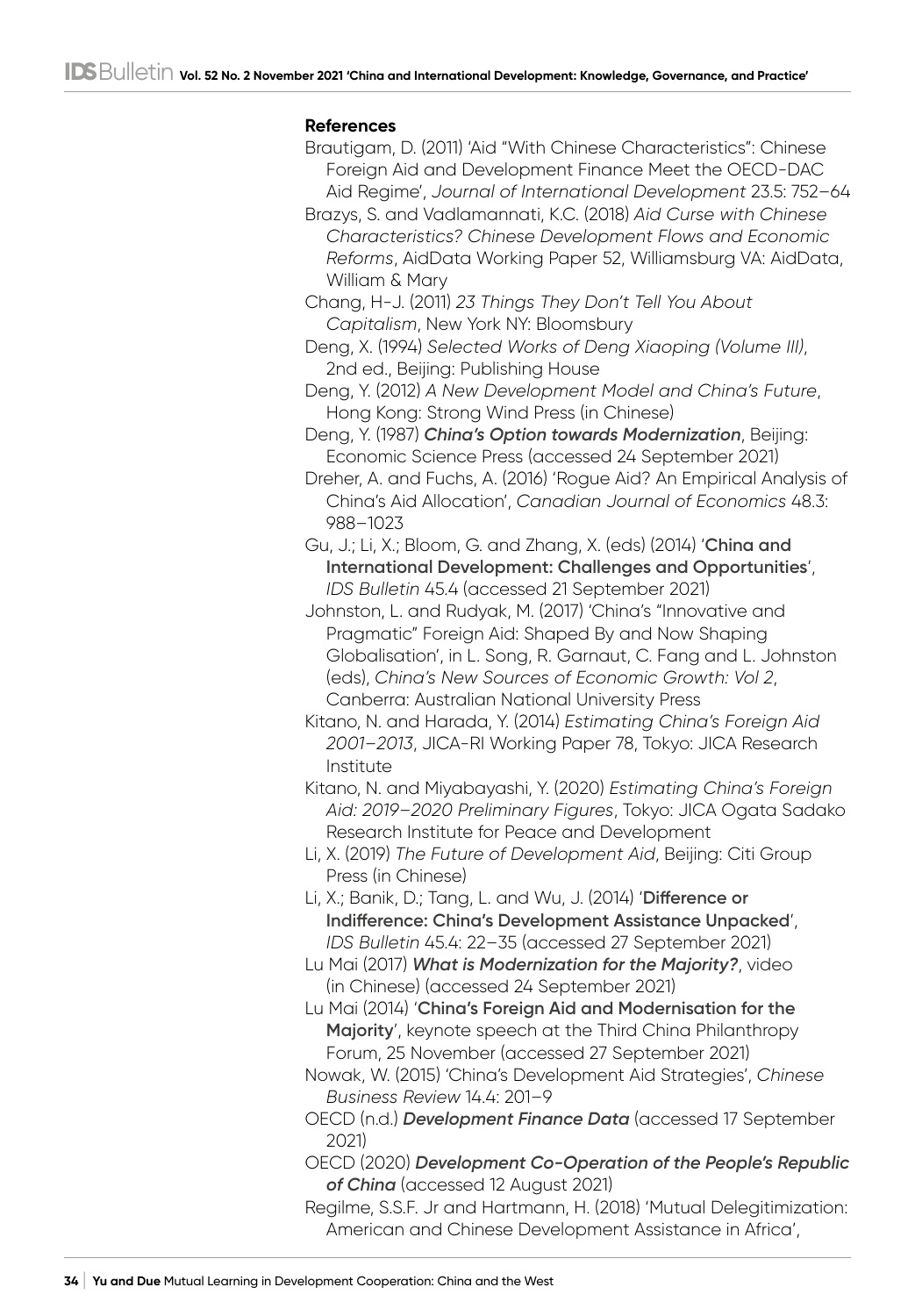*SAIS Review of International Affairs*, Washington DC: Johns Hopkins School of Advanced International Studies

- SCIO (2021) *[China's International Development Cooperation in the](http://english.www.gov.cn/archive/whitepaper/202101/10/content_WS5ffa6bbbc6d0f72576943922.html)  [New Era](http://english.www.gov.cn/archive/whitepaper/202101/10/content_WS5ffa6bbbc6d0f72576943922.html)*, White Paper, Beijing: State Council Information Office (accessed 2 May 2021)
- SCIO (2014) *[China's Foreign Aid](http://www.scio.gov.cn/zfbps/ndhf/2014/document/1375014/1375014.htm) (2014)*, White Paper, Beijing: State Council Information Office (accessed 24 September 2021)
- SCIO (2011) *[China's Foreign Aid](http://www.chinadaily.com.cn/opinion/2011-04/22/content_12374296.htm),* White Paper, Beijing: State Council Information Office (accessed 24 September 2021)
- SCIO (2006) *11th Five-Year Plan (2006–10) for National Economic and Social Development*, Beijing: State Council Information **Office**
- United Nations (2019) '**[Citing \\$2.5 Trillion Annual Financing Gap](https://www.un.org/press/en/2019/dsgsm1340.doc.htm)  [during SDG Business Forum Event, Deputy Secretary-General](https://www.un.org/press/en/2019/dsgsm1340.doc.htm)  [Says Poverty Falling Too Slowly](https://www.un.org/press/en/2019/dsgsm1340.doc.htm)**', *United Nations Press Release*, 25 September (accessed 21 September 2021)
- Woods, N. (2008) 'Whose Aid? Whose Influence? China, Emerging Donors and the Silent Revolution in Development Assistance', *International Affairs* 84.6: 1205–21
- Xia, L. and Jiang, X. (2004) *[China's Peaceful Rise](https://xueshu.baidu.com/usercenter/paper/show?paperid=57c2f08f9688d63c5e829d185ee41b57&site=xueshu_se)*, Beijing: China Social Sciences Press (in Chinese) (accessed 24 September 2021)
- Xue, L. (2014) '**[China's Foreign Aid Policy and Architecture](https://bulletin.ids.ac.uk/index.php/idsbo/article/view/159)**', *IDS Bulletin* 45.4: 36–45 (accessed 21 September 2021)
- Yang, H. and Chen, K. (2010) 'China's Foreign Aid: Achievements, Lessons, and Benign Development', *International Outlook (Guoji Zhanwang)* 1: 54–64 (in Chinese)
- Yu, G. (1992) *Economic Dictionary*, 1st ed., Shanghai: Shanghai Dictionary Press (in Chinese)
- Yu, J. (2018) *[Making Development Accessible: White Paper on](https://www.pishu.com.cn/skwx_ps/manuPreview?SiteID=14&ID=130)  [International Infrastructure Cooperation under the Framework](https://www.pishu.com.cn/skwx_ps/manuPreview?SiteID=14&ID=130)  [of the Belt and Road Initiative](https://www.pishu.com.cn/skwx_ps/manuPreview?SiteID=14&ID=130)*, released by the China Development Research Foundation and China International Contractor Association (in Chinese) (accessed 24 September 2021)
- Zhang, D. (2021) 'China's Third White Paper on Foreign Aid A Comparative Analysis', *DPA In Brief* 2021/3, Canberra: Department of Pacific Affairs, Australia National University
- Zhang, X. (2008) 'China's Foreign Aid under the Perspective of Peaceful Foreign Policy', *International Forums* 3: 38–43 (in Chinese)
- Zhang, Y. (2012) *Studies on China's Foreign Aid*, Beijing: China Jiuzhou Press (in Chinese)
- Zhou, H. (2012) 'China's Evolving Aid Landscape: Crossing the River by Feeling the Stones', in S. Chaturvedi, T. Fues and E. Sidiropoulos (eds), *Development Cooperation and Emerging Powers: New Partners or Old Patterns?*, London: Zed Books
- Zhou, H. (2010) 'Review of China's 60-Year Foreign Aid and Outlook', *Foreign Affairs Review* 5: 3–11 (in Chinese)
- Zhou, H. (2008) 'China's Foreign Aid and 30-Year Reform', *World Economics and Politics* 11: 33–43 (in Chinese)